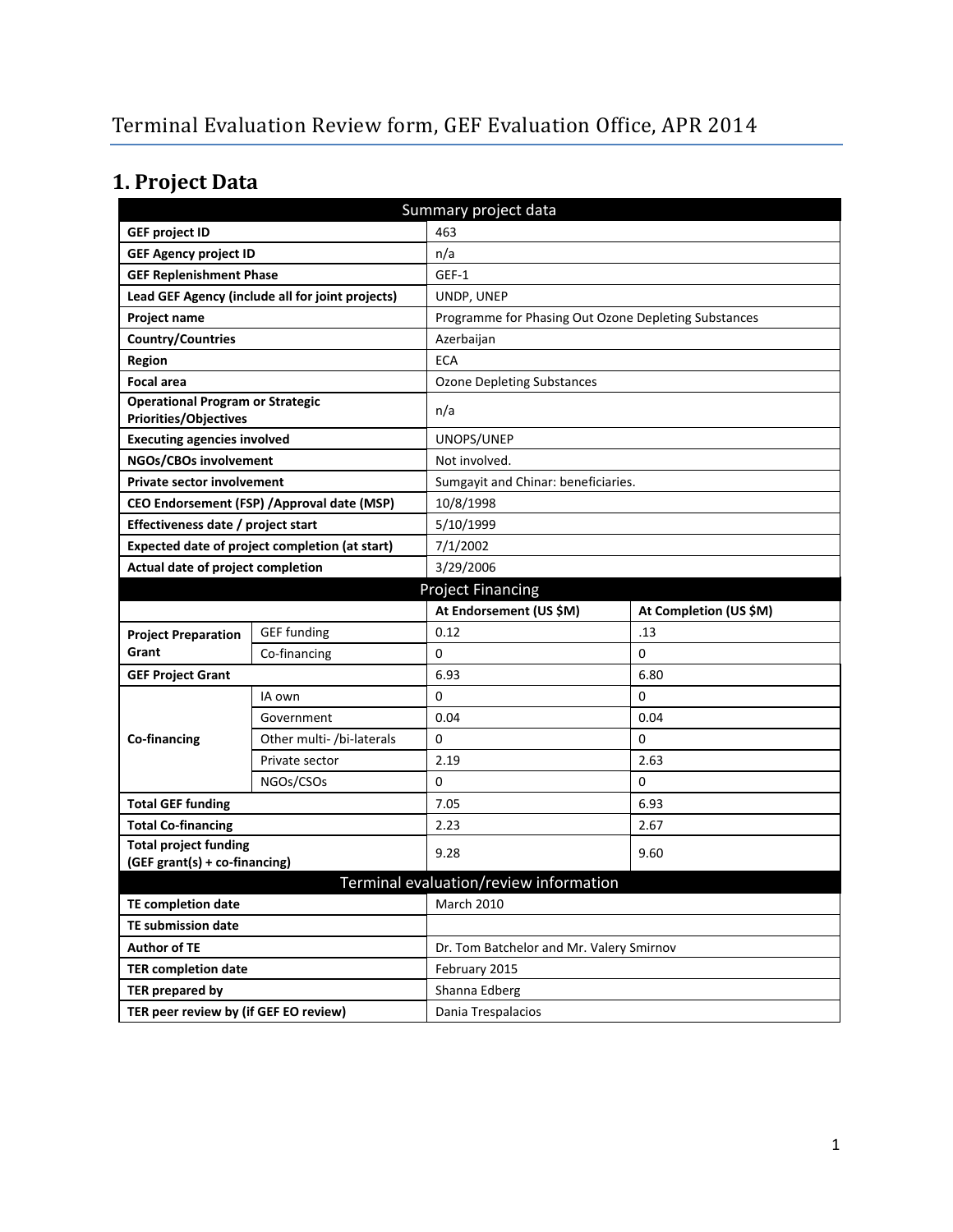### **2. Summary of Project Ratings**

| <b>Criteria</b>                                  | <b>Final PIR</b> | <b>IA Terminal</b><br><b>Evaluation</b> | <b>IA Evaluation</b><br><b>Office Review</b> | <b>GEF EO Review</b> |
|--------------------------------------------------|------------------|-----------------------------------------|----------------------------------------------|----------------------|
| <b>Project Outcomes</b>                          |                  | $n/a*$                                  | n/a                                          |                      |
| <b>Sustainability of Outcomes</b>                | n/a              | $n/a*$                                  | n/a                                          |                      |
| <b>M&amp;E Design</b>                            | n/a              | $n/a*$                                  | n/a                                          |                      |
| <b>M&amp;E</b> Implementation                    | n/a              | $n/a*$                                  | n/a                                          |                      |
| <b>Quality of Implementation</b>                 | n/a              | $n/a*$                                  | n/a                                          | MU                   |
| <b>Quality of Execution</b>                      | n/a              | $n/a*$                                  | n/a                                          | MS                   |
| <b>Quality of the Terminal Evaluation Report</b> | n/a              | n/a                                     | n/a                                          | MS                   |

\*The TE only gives ratings for individual sub-projects and not the project as a whole.

## **3. Project Objectives**

3.1 Global Environmental Objectives of the project:

This project is part of the international effort to phase out ozone depleting substances, which damage the earth's ozone layer and increase the amount of ultraviolet radiation exposure from the sun. The Montreal Protocol, ratified by Azerbaijan in 1996, is the basis for phasing out ozone-depleting substances. While Azerbaijan does not produce ozone-depleting substances, it imports them from Russia. This project would allow Azerbaijan to transition to other materials and reduce demand for ozone-depleting substances before the production of such substances ends in Russia.

3.2 Development Objectives of the project:

The project was composed of the following six subprojects:

- 1. Institutional Strengthening and Capacity Building, Establishment of an Ozone Office
- 2. Training of trainers for use of ODS-free refrigerants
- 3. Recovery and recycling of ODS refrigerants in the air-conditioning and refrigeration sector
- 4. Conversion of compressor manufacturing facility in Sumgayit
- 5. Elimination of CFCs in the manufacture of domestic refrigerators at Chinar
- 6. Halon management and banking national recovery/recycling center

3.3 Were there any **changes** in the Global Environmental Objectives, Development Objectives, or other activities during implementation?

No changes were mentioned in the TE.

#### **4. GEF EO assessment of Outcomes and Sustainability**

Please refer to the GEF Terminal Evaluation Review Guidelines for detail on the criteria for ratings.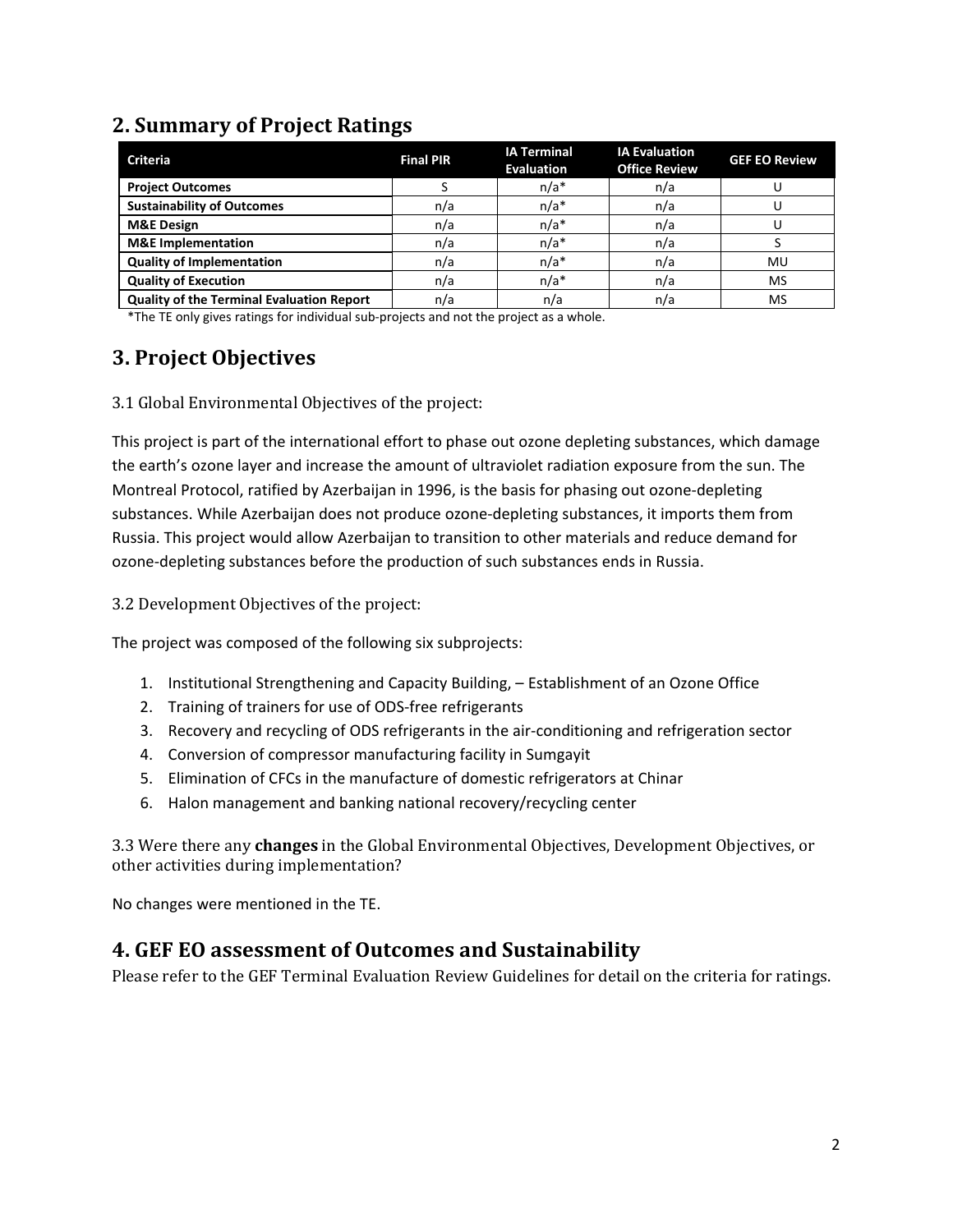Relevance can receive either a Satisfactory or Unsatisfactory rating. For Effectiveness and Cost efficiency, a six point rating scale is used (Highly Satisfactory to Highly Unsatisfactory), or Unable to Assess. Sustainability ratings are assessed on a four-point scale: Likely=no or negligible risk; Moderately Likely=low risk; Moderately Unlikely=substantial risks; Unlikely=high risk. In assessing a Sustainability rating please note if, and to what degree, sustainability of project outcomes is threatened by financial, sociopolitical, institutional/governance, or environmental factors.

Please justify ratings in the space below each box.

| 4.1 Relevance | Rating: Satisfactory |
|---------------|----------------------|
|---------------|----------------------|

The GEF Operational Strategy of 1995 defines the GEF's ozone depletion portfolio to "support activities to phase out ozone-depleting substances that are committed under the Montreal Protocol, with special emphasis on short-term commitments and enabling activities" (GEF/C.6/3, page 77). This project supports an economy in transition in meeting its Montreal Protocol obligations.

The project is also in line with Azerbaijan's stated priorities for meeting its treaty obligations. Azerbaijan's strategic goals for the phase-out of ozone depleting substances are: phase out consumption of ozone-depleting substances, phase out consumption of halons, comply with phase out schedules for HCFCs and methyl bromide, convert Azerbaijan's industry to ODS-free technology, establish a legal and regulatory framework for phase out, establish monitoring and licensing systems for import and export, and support scientific research on the ozone layer.

| <b>4.2 Effectiveness</b> | Rating: Unsatisfactory |
|--------------------------|------------------------|
|--------------------------|------------------------|

This project was divided into six subprojects, detailed below. According to the Project Document, "the main objective of this project is to assist Azerbaijan in the rapid phase-out of ODS consistent with international efforts in this direction. Other CEIT countries were asked by the Implementation Committee to phase out CFC's by the year 2000, and it is likely that this will also apply for Azerbaijan. The GEF proposal presented herewith would allow Azerbaijan to comply with such a requirement" (PD, page 3). While the project fulfilled most of its intended outputs (i.e. the necessary equipment was delivered and the National Ozone Unit was created, albeit temporarily), the project's actual effectiveness at helping Azerbaijan fulfill its ozone commitments by the year 2000 was low. Azerbaijan was in non-compliance with the Montreal Protocol from 2001-2005.

As described below under M&E Design, the project design did not include comprehensive indicators, targets, or a log frame. Where indicators and targets are present, they are noted below. In the absence of indicators and targets, the project is rated on the delivery of outputs weighted by the amount of funding that each subproject received, as described below. Overall project effectiveness is rated unsatisfactory because 76% of the GEF funding went to beneficiary companies that went bankrupt or stopped production altogether, thus providing a low return on GEF funding.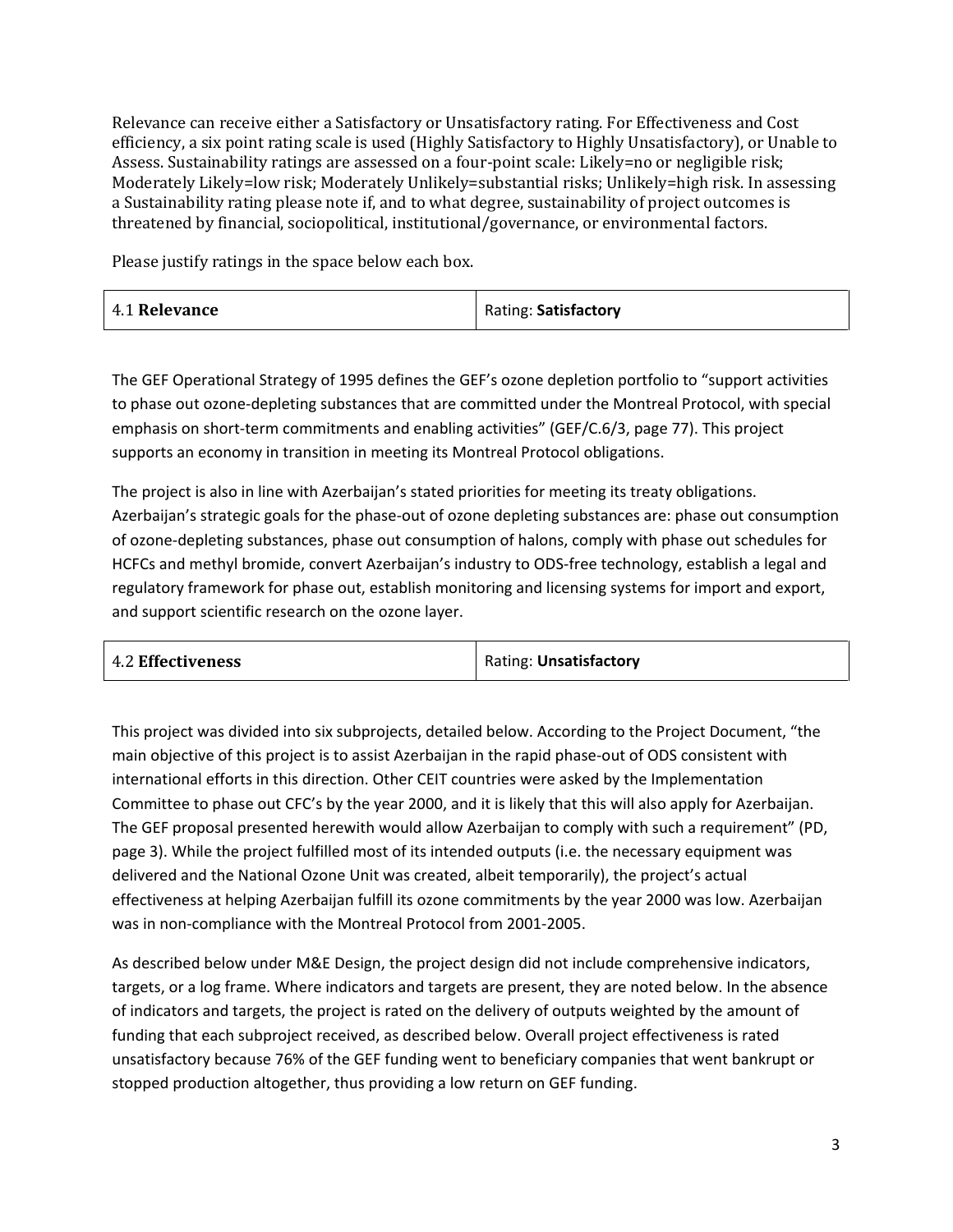1. Institutional Strengthening and Capacity Building, – Establishment of an Ozone Office

The TE rated this subproject as moderately satisfactory. It received 4% of the GEF project funding and completed most of its objectives, but failed to purchase ODS identifiers or form a national Refrigeration Association.

The project established a National Ozone Unit in the Azerbaijan government, but the Unit was closed after the subproject ended in 2002. The National Ozone Unit drafted legislation on ozone emissions and imports and exports of ozone-depleting substances. It caused a licensing system to be passed by presidential decree, but the licensing system was not enforced. It also submitted legislation on production, storage, collection, destruction, and recycling of ozone-depleting substances, but the proposed laws were not approved.

The National Ozone Unit put together a training program for 200 customs officers at 5 training sessions. The Unit produced the following books and brochures for training: '"The Montreal Protocol and responsibilities of customs organizations"; "ODS imports/exports and licensing systems"; and "The implementation of the Montreal Protocol in Azerbaijan"' (TE, page 143). No equipment was purchased for identifying ozone-depleting substances, and training was not continued to fill the gaps caused by high staff turnover.

The National Ozone Unit played a role in coordinating the other subprojects, but "failed to establish the professional refrigeration association that would have been very useful in collection of the required information and implementation of government policies" (TE, page 144). In addition, "The NOU managed to reduce the CFC consumption from about 100 ODP tonnes in 1999 to 12 ODP tonnes in 2001. However, the CFC consumption maintained and even increased for the following four years in defiance of early Government commitments that demonstrated the lack of coordination and access to decision makers on part of the NOU and its successor" (TE, page 144).

The National Ozone Unit implemented a public awareness program. It organized 24 awareness workshops with 1300 participants and national media coverage, student meetings, meetings with the refrigeration and air conditioning sector, published media articles, radio and TV broadcasting, and publishing scientific papers and information brochures.

2. Training of trainers for use of ODS-free refrigerants

The TE rated this subproject as moderately satisfactory. It received 2% of the GEF funding and trained 92% of the targeted refrigeration technicians. However, TE states that training is of low utility because technicians lack the servicing equipment needed to service the new, more environmentally-friendly equipment.

The National Ozone Unit established and equipped a training center and prepared training modules. A "train the trainers" course trained 90 refrigeration technicians. The National Ozone Unit prepared a manual on best practices and organized 32 training workshops involving 1011 service technicians, out of a target of 1100 trained technicians. The TE states that training did not involve procuring the modern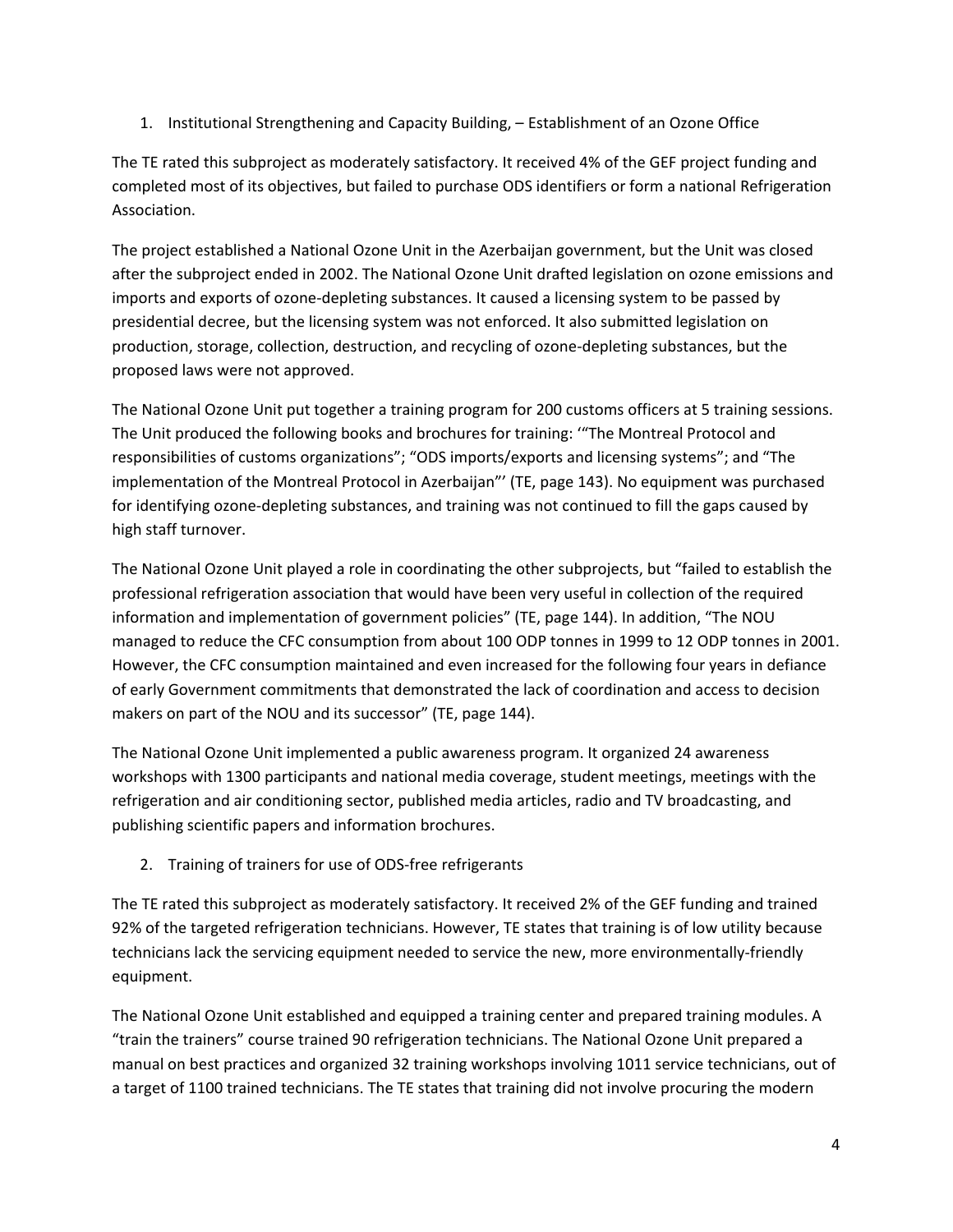servicing equipment necessary for good refrigeration practices. The training module was incorporated into the curricula of the State Technical University of Azerbaijan, but it is unknown whether the training is still available. Legislation on mandatory qualification of servicing personnel was not adopted as planned.

3. Recovery and recycling of ODS refrigerants in the air-conditioning and refrigeration sector

The TE rated this subproject as moderately satisfactory. It received 16% of GEF funding and delivered the intended outputs, but there is not enough information to determine the impact on CFCs.

300 sets of portable recovery machines, 50 sets of recycling and servicing equipment, and many other tools were procured. A training center was established at Baku Technical University with hands on recovery and recycling training; training was required for facilities to receive recovery and recycling equipment. Workshops were conducted and manuals distributed, but the number of participants is unknown. 32 recycling centers were established. The National Ozone Unit monitored the recovery and recycling program, but monitoring ended when the Unit closed. Data on market prices for CFCs and their substitutes were not available, nor was data on the quantity of recovered and recycled CFCs. Legislation to facilitate recovery and recycling activities was not adopted as planned.

4. Conversion of compressor manufacturing facility in Sumgayit

This subproject was rated unsatisfactory by the TE. It received 36% of the project funding but resulted in the beneficiary company going bankrupt, thus providing a low return on GEF funding.

Equipment and training was provided to switch production to non-ozone-depleting compressors, but the new product was not competitive. Low sales caused increased debt and cash flow problems, and the company went into bankruptcy. The TE reports that "there was no direct or indirect impact of the project in terms of ODP phase out in the country" (TE, page 189).

5. Elimination of CFCs in the manufacture of domestic refrigerators at Chinar

This project was rated as moderately satisfactory by the TE. It received 40% of the project funding but resulted in the beneficiary company experiencing financial difficulties and eventually a production stoppage, thus providing a low return on GEF funding.

The Chinar refrigeration facility changed its production line from reliance on CFCs to reliance on hydrocarbons. Since the change, production at the refrigeration facility never exceeded 7.5% of its capacity, and the number of employees was reduced by a factor of three. Difficulties were reported with the ability to pay for raw materials, routine maintenance, and spare parts; the company could not compete with imported refrigerators. A state inspection revealed violations in the production process and materials, and production was stopped in 2007. According to the TE, "the future of the enterprise is uncertain. However, without the project, the company most probably would not have survived" (TE, page 180).

6. Halon management and banking national recovery/recycling center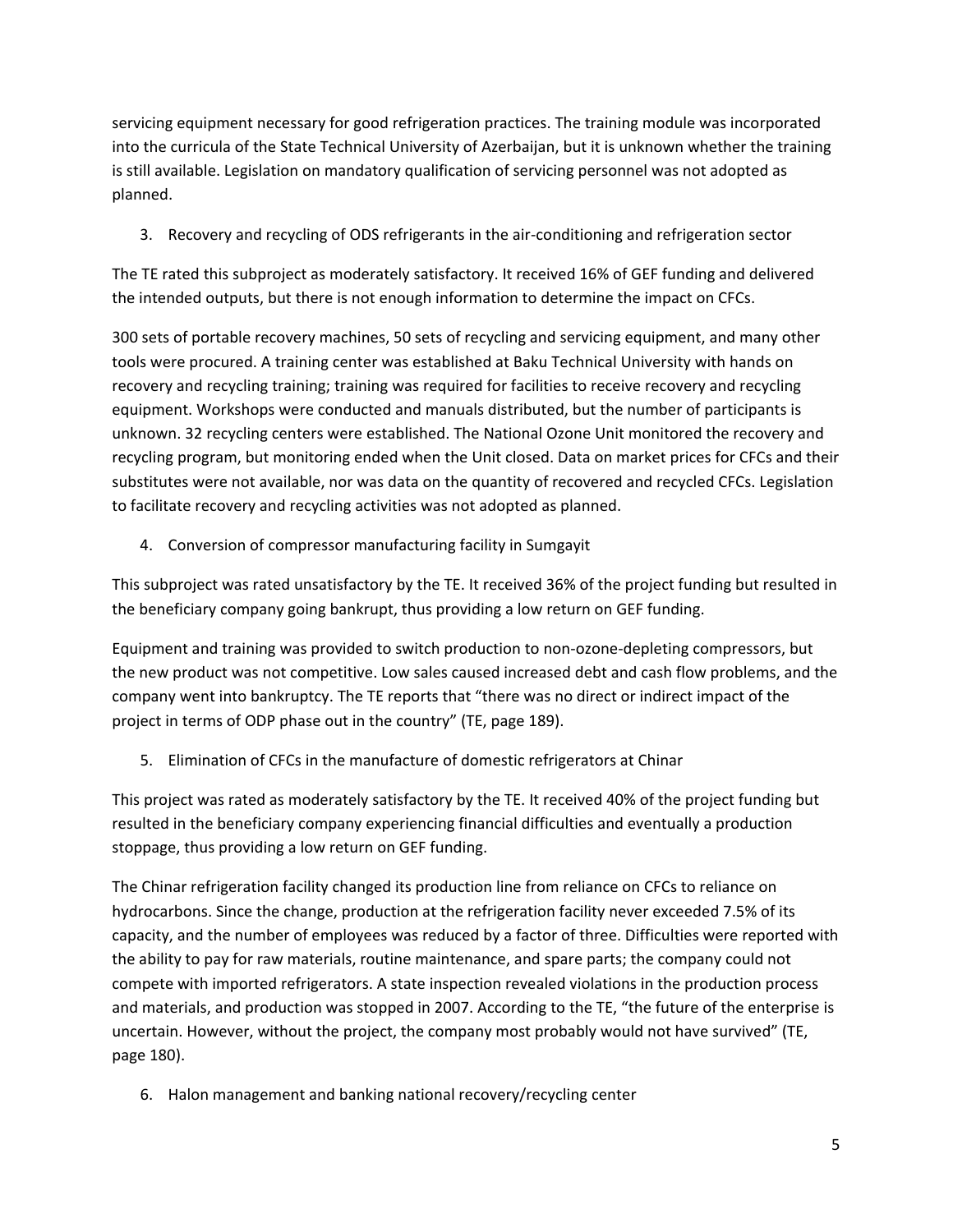This subproject was rated unsatisfactory by the TE. It received 2% of project funding and there is no information on the impact or status of the subproject.

According to the TE, "it was not possible to obtain any meaningful information on the outcomes of this project" (TE, page 200). Equipment for recovery and recycling of halon was provided for a national halon recycling center, but its status is unknown. UNDP indicated that the project was completed, but no other information is available.

| 4.3 Efficiency | Rating: Moderately Unsatisfactory |
|----------------|-----------------------------------|
|                |                                   |

The TE considered the subproject on institutional strengthening to be relatively cost-effective, since the activities of the National Ozone Unit contributed to a decrease in the use of CFCs between 1999 and 2002. The training subproject was assessed to have a cost of \$111 per trainee, which the TE considered to be "a quite good value" (TE, page 159). The cost-effectiveness of the recovery and recycling subproject was not assessed due to a lack of data. However, the TE states that "the planned costeffectiveness of \$11.9/kg ODP was not achieved" (TE, page 175). The recovery and recycling subproject was delayed by a year. The subproject on compressors was delayed for 11 months and resulted in the company going bankrupt after the end of the project, so efficiency was very poor. The subproject on refrigeration was also delayed by almost a year, and production of refrigerators stopped after the end of the project. The TE estimated the subproject's cost-effectiveness at \$75.1/kg ODP, five times the GEF's eligibility threshold for investment. The subproject on halons did not have enough information to determine its efficiency, but the subproject was delayed for almost a year.

| 4.4 Sustainability | Rating: Unlikely |
|--------------------|------------------|
|--------------------|------------------|

*Financial*: **Moderately unlikely**; when project funding ended, the National Ozone Unit was dissolved. The Unit was dependent on project funding, and the limited budget "was not sufficient to ensure the sustainability of the results achieved" (TE, page 152). Ozone-related activities were taken up by a different government agency, but with the scope and funding severely reduced. The reduced budget left no ability to hire consultants. The activities of the new agency were "limited to reporting of Article 7 data to the Ozone Secretariat and interacting with the Implementation Committee on non-compliance issues" (TE, page 148). The GEF approved funding for the extension of institutional strengthening activities in Azerbaijan and the restart of the National Ozone Unit, but the resources had not been disbursed at the time of writing of the TE. It remains to be seen whether the new funding will change the structure of ozone activities in Azerbaijan to make them more sustainable. For the training subproject, once the project ended there were no plans to continue financing the training activities for the refrigeration servicing industry. The two subprojects on refrigerator and compressor manufacture resulted in the companies going bankrupt or stopping production.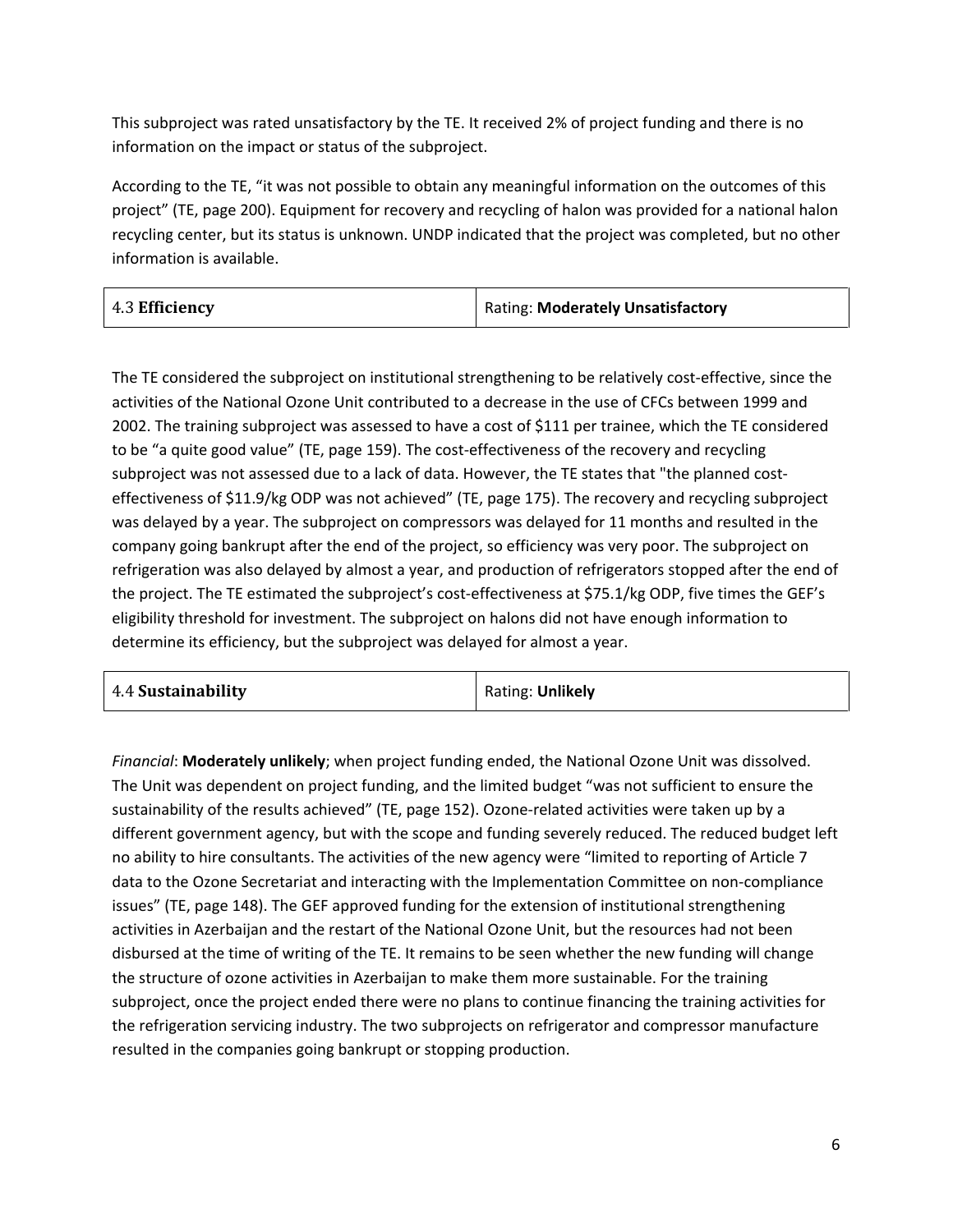*Sociopolitical*: **Unlikely**; without a national Refrigeration Association, "the continuation of ODS phase out activities in the refrigeration servicing sector was not viable" (TE, page 148). The TE also reports that government commitment is "extremely modest," and the current ozone officer has no experience in ozone issues (TE, page 148). On recovery and recycling, "the Government averted itself from responsibilities to monitor R&R activities, control the distribution, and maintain and repair of the R&R equipment provided under the UNDP project" (TE, page 170). The TE reported major communication problems between the stakeholders of the halon subproject, and no data is available to determine the subproject's sustainability.

*Institutional*: **Unlikely**; there are many gaps in ozone-related legislation and enforcement. According to the TE, "the licensing and quota system approved in 2000 with the NOU support was not effective," and no legislation has been adopted on "qualification requirements in refrigeration servicing industry, taxation of ODS imports and ban on imports of ODS containing equipment, and introduction of mandatory ODS recovery and recycling practices" (TE, page 148). There was also a failure to impose legislation on recovery and recycling of halons. While a training curriculum was established in a university, it is unknown whether it is still functioning. Recovery and recycling monitoring was discontinued after the end of the project. For the training subproject, some smaller businesses and entrepreneurs were left out of the project and have no access to training facilities, which increases the risk of unqualified technicians entering the workforce. In a more positive signal, more training and equipment for customs officers has been provided since the end of the project.

*Environmental*: **Moderately unlikely**; the TE reports that the illegal trade in CFCs continues due to the demand for servicing old refrigeration equipment. Customs intercepted several shipments of CFCs, but there are no destruction facilities in Azerbaijan.

#### **5. Processes and factors affecting attainment of project outcomes**

5.1 Co-financing. To what extent was the reported co-financing essential to the achievement of GEF objectives? If there was a difference in the level of expected co-financing and actual co-financing, then what were the reasons for it? Did the extent of materialization of co-financing affect project's outcomes and/or sustainability? If so, in what ways and through what causal linkages?

The TE does not contain much information about cofinancing. The government provided \$36,000 of inkind cofinancing to the project. For the institutional strengthening subproject, the TE states that "this limited budget was not sufficient to ensure the sustainability of the results achieved in the implementation of the ODS phase out project and for further development and enforcement of legislation, continuation of public awareness and training programme, monitoring of recovery and recycling operations, and the halon bank management," although it is not clear if the TE is referring to the government-provided cofinancing or the subproject budget as a whole (TE, page 152-153). The cofinancing provided by the private sector for the compressor subproject did not lead to a sustainable outcome since the company went bankrupt after the project ended.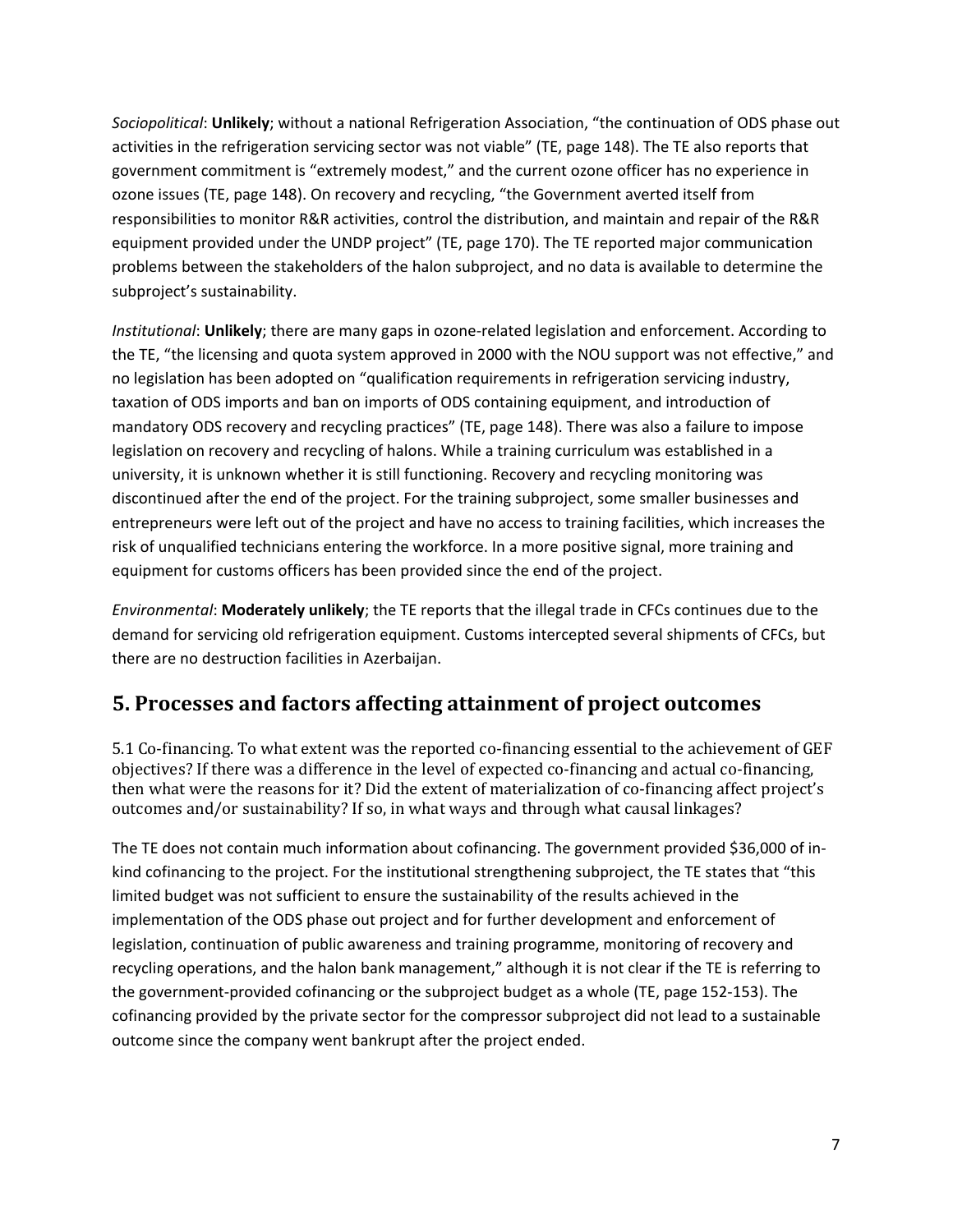5.2 Project extensions and/or delays. If there were delays in project implementation and completion, then what were the reasons for it? Did the delay affect the project's outcomes and/or sustainability? If so, in what ways and through what causal linkages?

The three subprojects on refrigeration, compressors, and halons were delayed by 11 months. The recovery and recycling subproject was delayed by a year. The TE does not list the causes for the delays. According to the TE, the delay in the refrigeration subproject "resulted in continuation of imports of CFCs for production at Chinar at the time when Azerbaijan was in non-compliance with Montreal Protocol targets" (TE, page 184). The delay in the compressors subproject "has not played a critical role because of availability of non-ODS compressors at the international market" (TE, page 194). The delay in the halons subproject "presumably resulted in halons emissions of unknown quantities within this period that could be avoided" (TE, page 204). It is unclear why the project as a whole was extended for four years.

5.3 Country ownership. Assess the extent to which country ownership has affected project outcomes and sustainability? Describe the ways in which it affected outcomes and sustainability, highlighting the causal links:

Country ownership is low for this project. While Azerbaijan ratified the Montreal Protocol and three of its amendments, the TE also reports that government commitment is "extremely modest" (TE, page 148). Lack of government funding after the end of the project caused the National Ozone Unit to close and its responsibilities to be severely reduced and shifted to a different agency. The current ozone officer in the new structure has no experience in ozone issues, and the office was not able to provide the evaluators with much of the requested information, such as the status of halon recycling. On recovery and recycling, "the Government averted itself from responsibilities to monitor R&R activities, control the distribution, and maintain and repair of the R&R equipment provided under the UNDP project" (TE, page 170). The government also failed to pass some of the legislation and regulations that were planned in the project.

#### **6. Assessment of project's Monitoring and Evaluation system**

Ratings are assessed on a six point scale: Highly Satisfactory=no shortcomings in this M&E component; Satisfactory=minor shortcomings in this M&E component; Moderately Satisfactory=moderate shortcomings in this M&E component; Moderately Unsatisfactory=significant shortcomings in this M&E component; Unsatisfactory=major shortcomings in this M&E component; Highly Unsatisfactory=there were no project M&E systems.

Please justify ratings in the space below each box.

| 6.1 M&E Design at entry | Rating: Unsatisfactory |
|-------------------------|------------------------|
|-------------------------|------------------------|

The Project Document only contains three sentence regarding project M&E: "Project monitoring will be performed by UNEP/UNDP and the cost for it is included in the budgets that are indicated in Annex-1. Standard evaluation will be performed, except in the case that an in-depth evaluation is required by the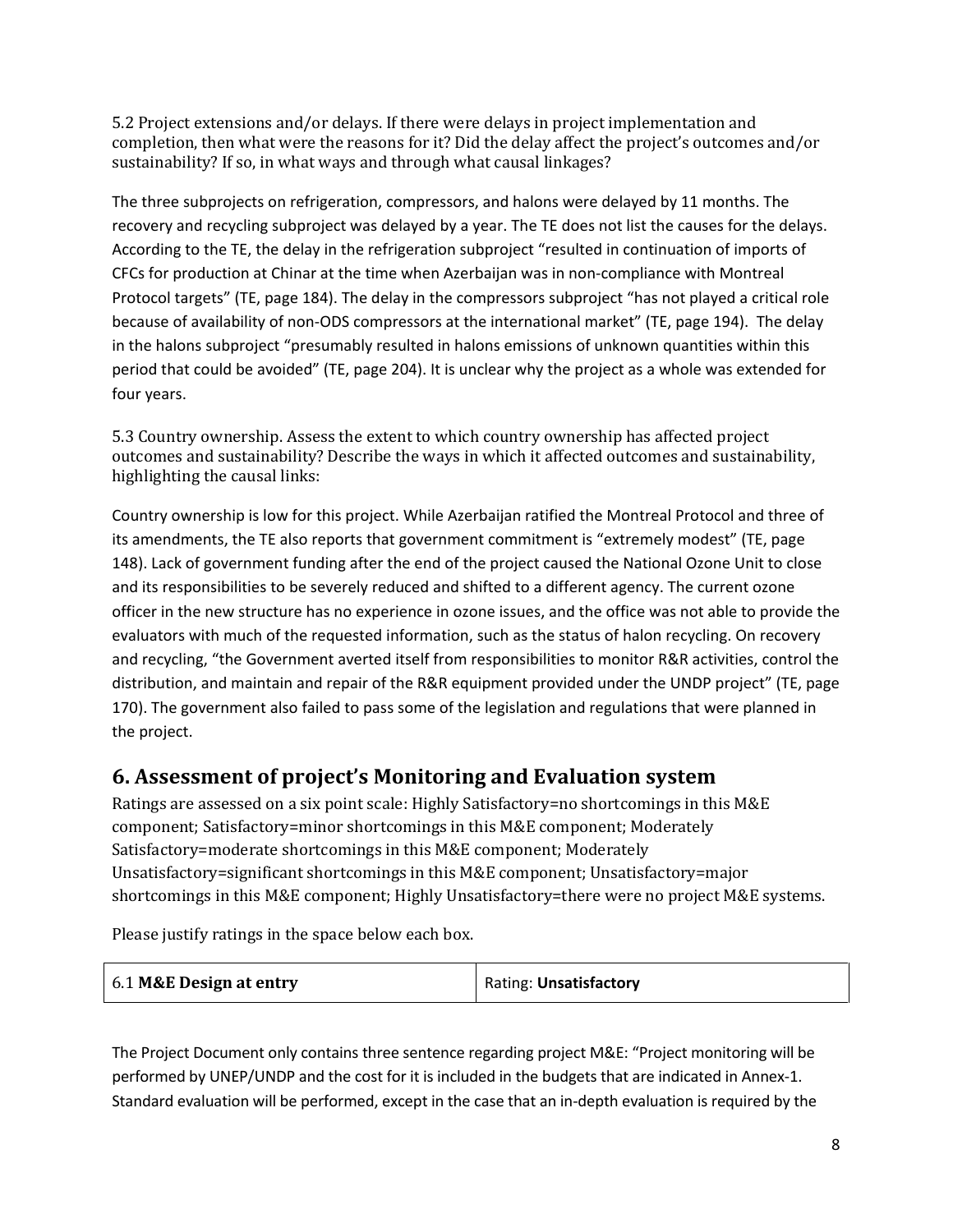GEF whereby independent consultants would have to be hired and fielded to the country concerned. Consultancy fees and travel costs would need to be obtained in addition to the amounts requested in the project" (PD, page 8). There was a "lack of result-based management and accountability framework" according to the midterm review (TE, page 150). The individual subprojects did not contain baselines, performance indicators, or log frames, although the overall project contains a few very general indicators such as "Appropriate regulatory framework to confirm compliance" (PD, page 11). For the compressor subproject, the TE states that "the project did not establish the baseline and targeted specifications of SCMP product related to required quality of new non-ODS compressors" (TE, page 165). M&E is not specifically mentioned in the project budget. No monitoring was planned for the halon subproject.

| 6.2 M&E Implementation | Rating: Satisfactory |  |
|------------------------|----------------------|--|

According to the midterm review, "monitoring and reporting on the project activities has been carried out in a timely, comprehensive and efficient manner" for the training and institutional strengthening subprojects, but no M&E information was provided to the terminal evaluators (TE, page 161). The PIRs also stated that monitoring for the recovery and recycling, refrigeration, and compressor subprojects was adequate, but no documentation was provided to the terminal evaluators. There is no information on M&E for the halon subproject, and the TE states that "due to its basic limitations, the M&E plan could not ensure the tracking of anticipated results of the components of the project" (TE, page 202). Although there is little information available on M&E, it appears that overall M&E implementation was carried out adequately despite the limitations in design.

#### **7. Assessment of project implementation and execution**

Quality of Implementation includes the quality of project design, as well as the quality of supervision and assistance provided by implementing agency(s) to execution agencies throughout project implementation. Quality of Execution covers the effectiveness of the executing agency(s) in performing its roles and responsibilities. In both instances, the focus is upon factors that are largely within the control of the respective implementing and executing agency(s). A six point rating scale is used (Highly Satisfactory to Highly Unsatisfactory), or Unable to Assess.

Please justify ratings in the space below each box.

| <b>Rating: Moderately Unsatisfactory</b> |
|------------------------------------------|
|                                          |

Regarding project design, the TE points out that the project document did not contain any risk analyses. For the compressor subproject, the TE states that "the project did not establish the baseline and targeted specifications of SCMP product related to required quality of new non-ODS compressors. The project design contains no financial and economic analysis and investment appraisal that was crucial in many ways for determining the future of the project. The project document does not provide adequate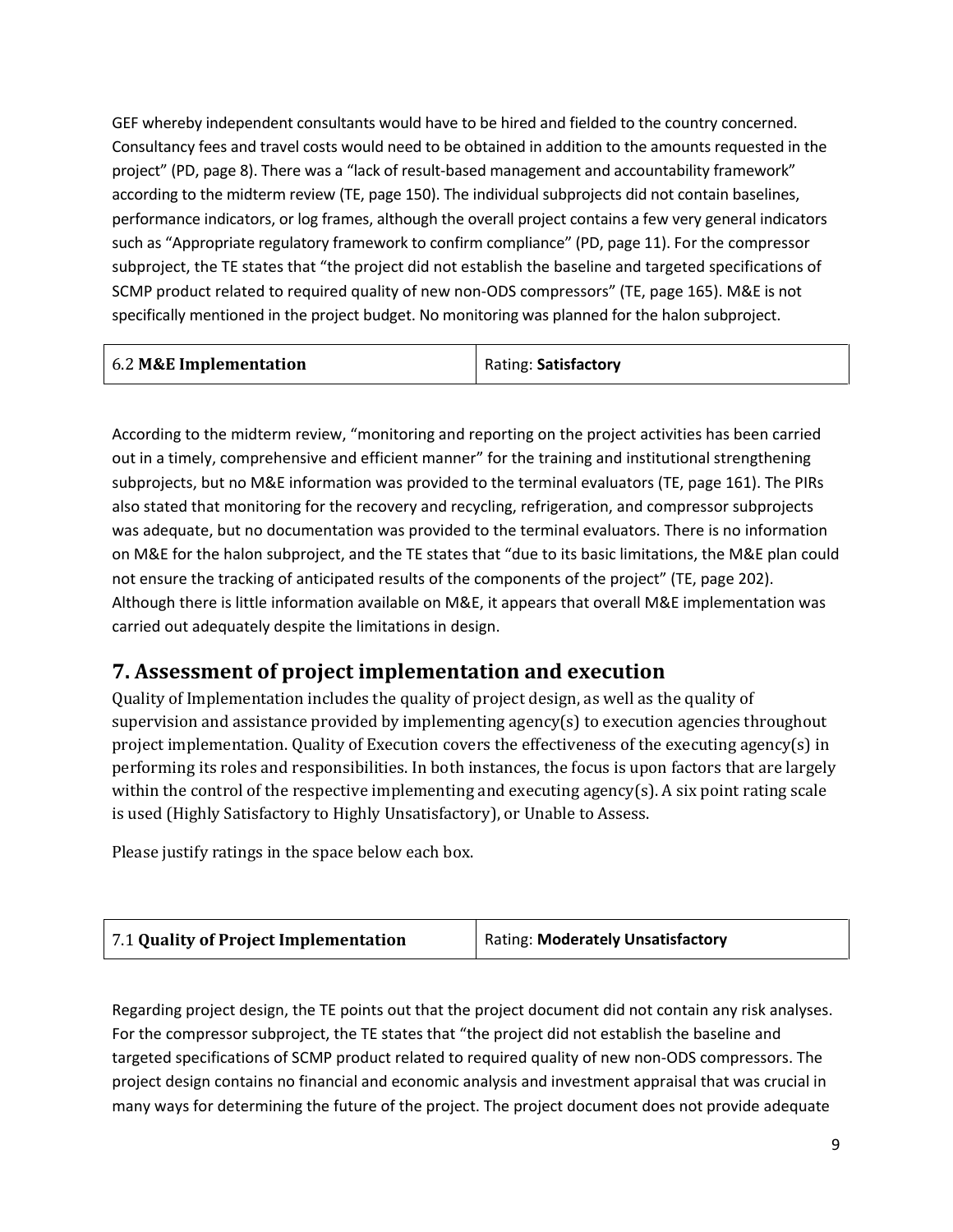justification of the necessity of some equipment for conversion to non‐ODS technology" (TE, page 196). There was also no financial, economic, or investment analysis for the refrigeration subproject. Another flaw in the project design is the lack of provisions for long-term monitoring of halons, and its lack of provisions for customs equipment to detect ozone-depleting substances. The TE also notes that "there was very little coordination and partnership between the two agencies [UNEP and UNDP] at the stage of preparation of their project designs," which resulted in a duplication of effort of the project's training programs (TE, page 161). The project design did not provide for the training of customs officers, which was added during the implementation phase. The halon subproject did not do a feasibility study or assist with ensuring the sustainability of halon recycling.

Regarding project supervision, the TE states that the National Ozone Unit "had no complaints" about UNDP (TE, page 152). UNDP missions to the recovery and recycling subproject were reported to be very useful. For the refrigeration subproject, the TE reports that UNDP installed an isobutene refrigerant line that was never used, and "the management does not consider these expenditures fully justified" (TE, page 184). The compressors subproject and the halon subproject both lacked information on the conduct of project implementation and execution.

Project implementation is rated moderately unsatisfactory because, while supervision appears to have been adequate, there were serious flaws in project design that contributed to the lack of effectiveness of the subprojects on refrigeration, compressors, and halons.

| 7.2 Quality of Project Execution | Rating: Moderately Satisfactory |
|----------------------------------|---------------------------------|
|----------------------------------|---------------------------------|

According to the TE, "the mid‐term evaluation report indicates that the NOU experienced no problems in its interactions with the UNEP Paris office" (TE, page 152). No supervisory missions were undertaken by UNEP to Azerbaijan for the institutional strengthening subproject. No problems were reported with financial management. The compressors subproject and the halon subproject both lacked information on the conduct of project implementation and execution, so no other information is available. The problems that the project experienced were largely out of the control of project execution, such as the company bankruptcies and failure of the government to adopt key legislation or to fund the National Ozone Unit.

#### **8. Assessment of Project Impacts**

*Note - In instances where information on any impact related topic is not provided in the terminal evaluations, the reviewer should indicate in the relevant sections below that this is indeed the case and identify the information gaps. When providing information on topics related to impact, please cite the page number of the terminal evaluation from where the information is sourced.* 

8.1 Environmental Change. Describe the changes in environmental stress and environmental status that occurred by the end of the project. Include both quantitative and qualitative changes documented,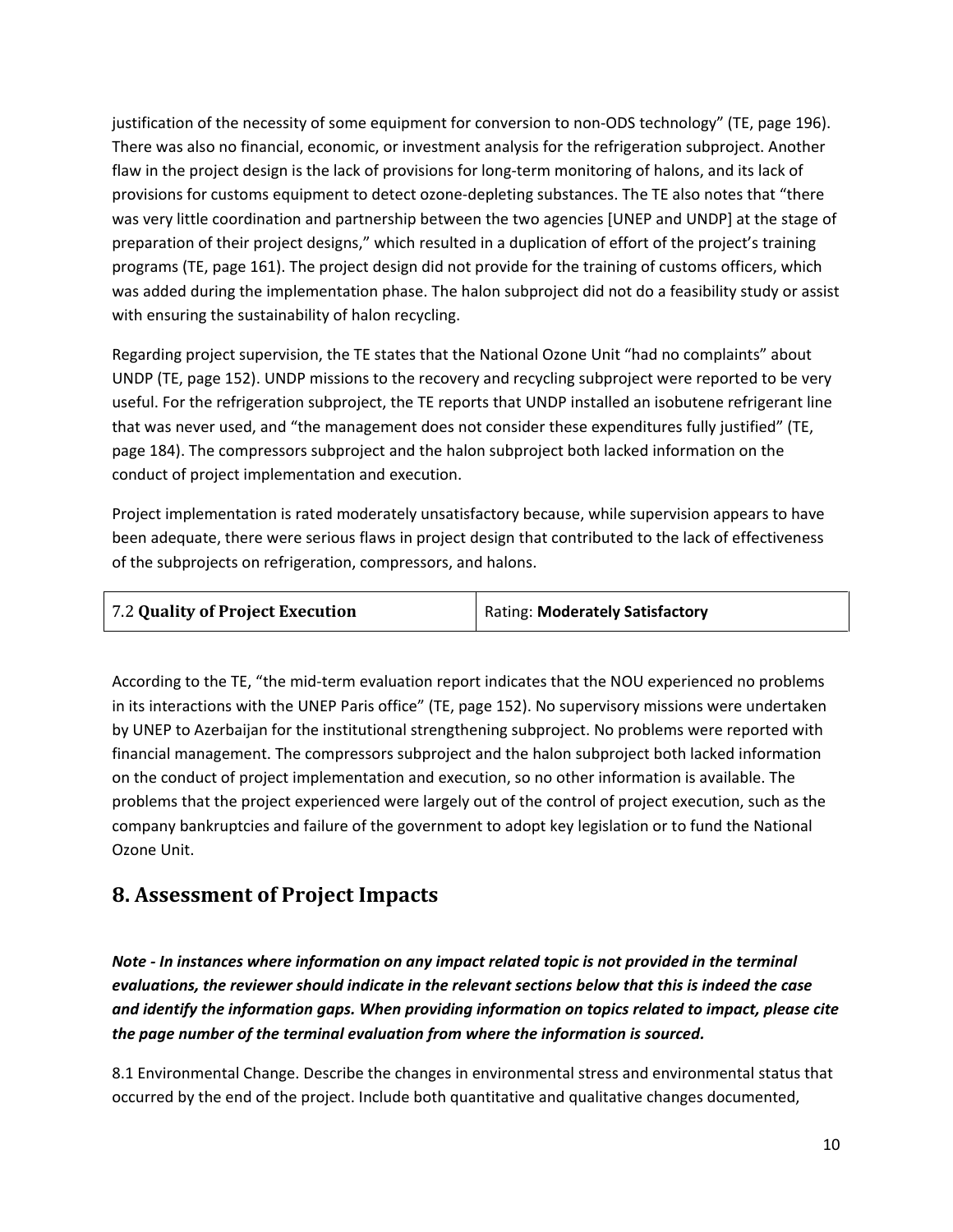sources of information for these changes, and how project activities contributed to or hindered these changes. Also include how contextual factors have contributed to or hindered these changes.

CFC consumption was reduced from 99.9 ODP tons in 1999 to 0 ODP tons in 2006 (TE, page 147).

8.2 Socioeconomic change. Describe any changes in human well-being (income, education, health, community relationships, etc.) that occurred by the end of the project. Include both quantitative and qualitative changes documented, sources of information for these changes, and how project activities contributed to or hindered these changes. Also include how contextual factors have contributed to or hindered these changes.

No socioeconomic changes were reported in the TE.

8.3 Capacity and governance changes. Describe notable changes in capacities and governance that can lead to large-scale action (both mass and legislative) bringing about positive environmental change. "Capacities" include awareness, knowledge, skills, infrastructure, and environmental monitoring systems, among others. "Governance" refers to decision-making processes, structures and systems, including access to and use of information, and thus would include laws, administrative bodies, trustbuilding and conflict resolution processes, information-sharing systems, etc. Indicate how project activities contributed to/ hindered these changes, as well as how contextual factors have influenced these changes.

#### a) Capacities

The National Ozone Unit put together a training program for 200 customs officers at 5 training sessions. The Unit produced the following books and brochures for training: '"The Montreal Protocol and responsibilities of customs organizations"; "ODS imports/exports and licensing systems"; and "The implementation of the Montreal Protocol in Azerbaijan"' (TE, page 143). More equipment and training has been provided to customs officers since the end of the project (TE, page 143).

A "train the trainers" course trained 90 refrigeration technicians. The National Ozone Unit prepared a manual on best practices and organized 32 training workshops involving 1011 service technicians. The training module was incorporated into the curricula of the State Technical University of Azerbaijan, but it is unknown whether the training is still available (TE, page 158).

300 sets of portable recovery machines, 50 sets of recycling and servicing equipment, and many other tools were procured (TE, page 168). A training center was established at Baku Technical University with hands on recovery and recycling training; training was required for facilities to receive recovery and recycling equipment. Workshops were conducted and manuals distributed, but the number of participants is unknown. 32 recycling centers were established.

b) Governance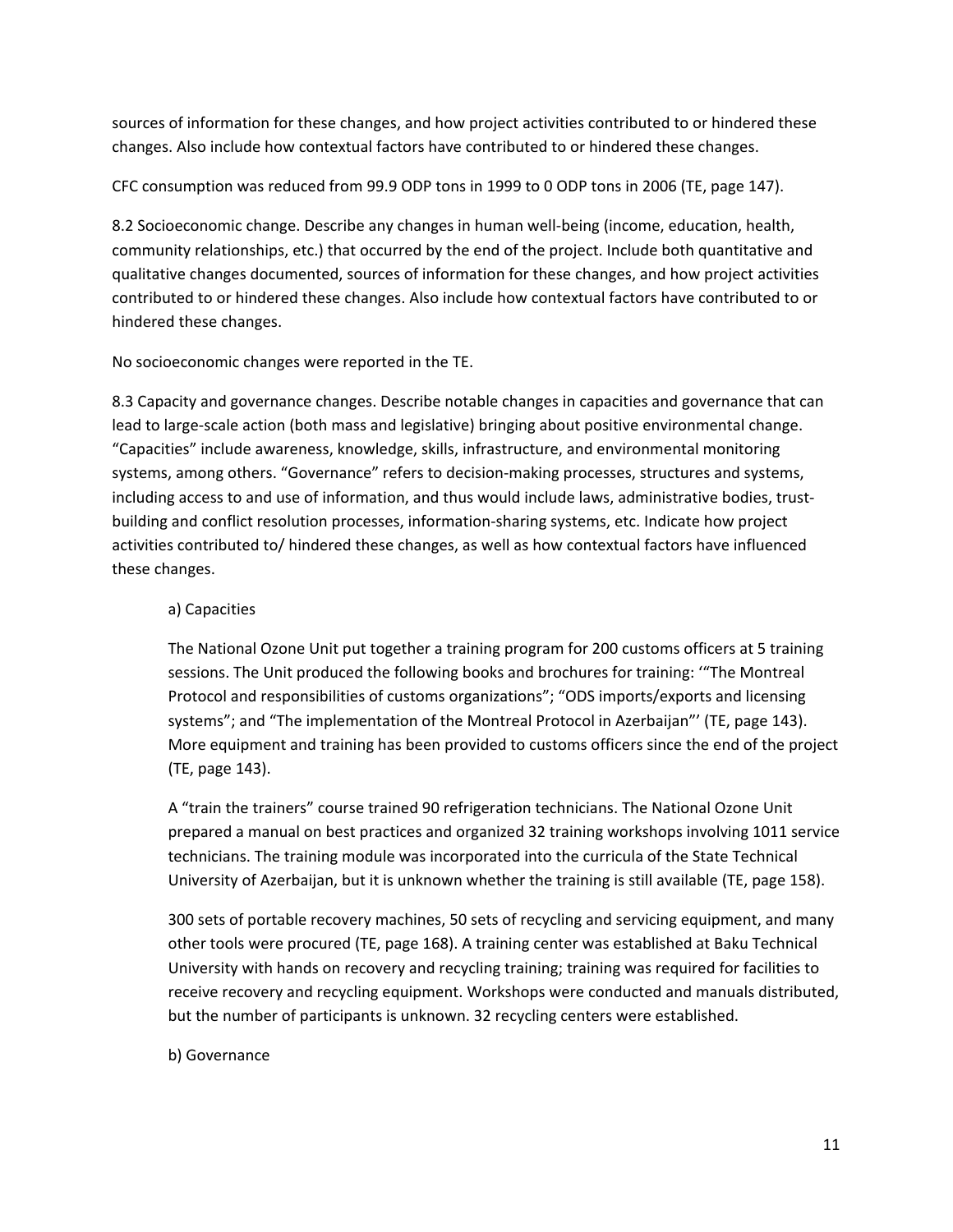The National Ozone Unit temporarily created by the project drafted legislation on ozone emissions and imports and exports of ozone-depleting substances, and enabled caused presidential drecree on a licensing system , although this licencing system was not enforced (TE, page 142).

8.4 Unintended impacts. Describe any impacts not targeted by the project, whether positive or negative, affecting either ecological or social aspects. Indicate the factors that contributed to these unintended impacts occurring.

No unintended impacts were reported in the TE.

8.5 Adoption of GEF initiatives at scale. Identify any initiatives (e.g. technologies, approaches, financing instruments, implementing bodies, legal frameworks, information systems) that have been mainstreamed, replicated and/or scaled up by government and other stakeholders by project end. Include the extent to which this broader adoption has taken place, e.g. if plans and resources have been established but no actual adoption has taken place, or if market change and large-scale environmental benefits have begun to occur. Indicate how project activities and other contextual factors contributed to these taking place. If broader adoption has not taken place as expected, indicate which factors (both project-related and contextual) have hindered this from happening.

The project's approach was replicated in several Eurasian countries as part of the GEF's ozone-depleting substances program. Other than applying similar project designs to each country, no scaling up or mainstreaming was mentioned in the TE. The project intended to cause market change, but it is unclear if this took place. The TE states that there was "increased penetration of new non‐ODS refrigeration end-user equipment" but the evidence for this is not stated (TE, page 149). No further information is known.

#### **9. Lessons and recommendations**

9.1 Briefly describe the key lessons, good practices, or approaches mentioned in the terminal evaluation report that could have application for other GEF projects.

There are no lessons learned for the Azerbaijan project, but the TE states several lessons from the overall ozone-depleting substances program:

Funding bodies should be much clearer on their expectations of governments to continue funding and staffing of work on ODS after the project finished. Governments should use the funds to enhance institutional capacity and to put in place justification for continued funding while the project is underway and the environmental benefits are becoming evident.

The success of the National Ozone Units depended on the qualifications and ability of the staff to undertake the work, and in having sufficient funds available for the work. Out‐sourcing activities by the government is a modern approach which has been shown to operate so far in these projects, and might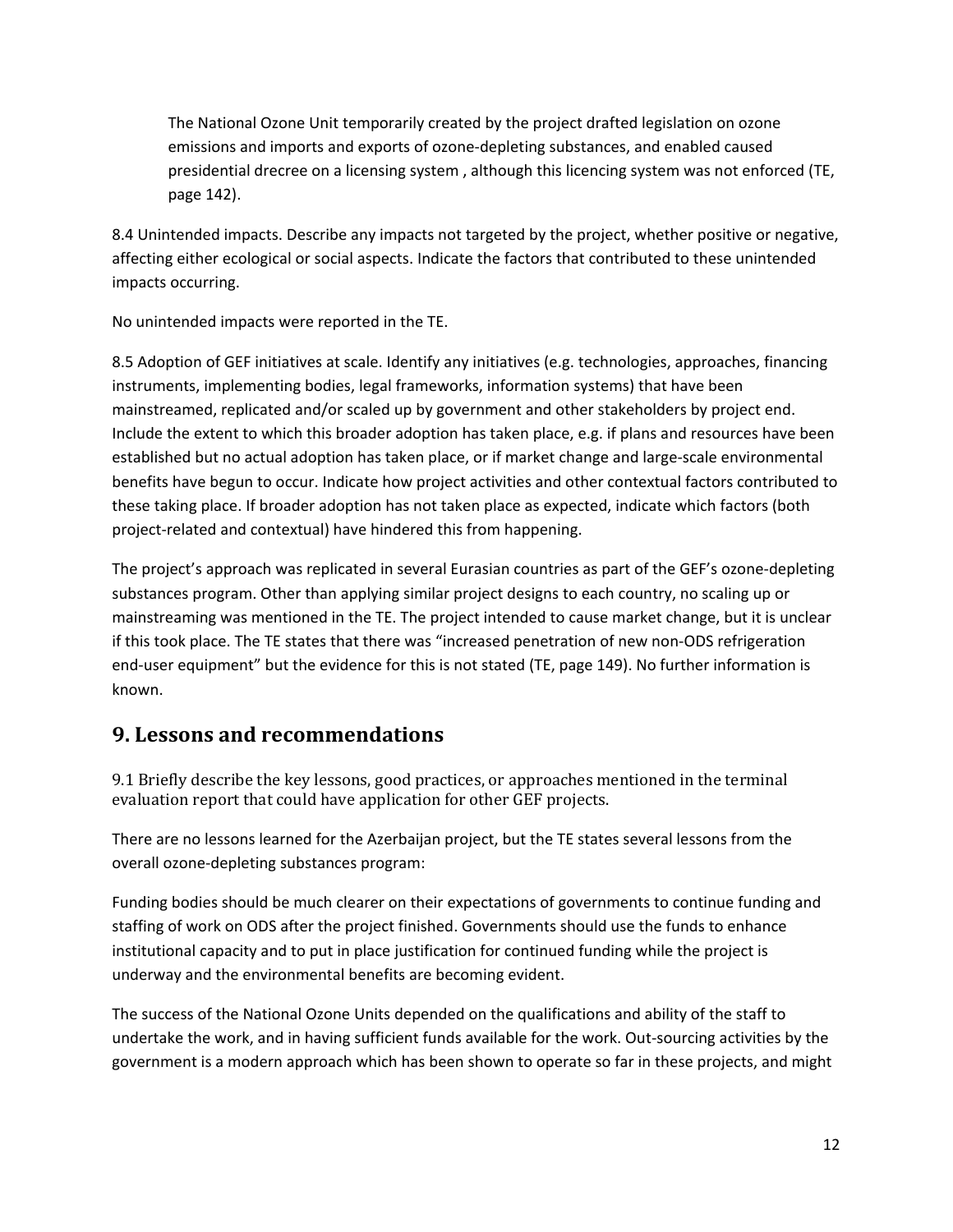open up opportunities for other governments to consider the same as centralized budgets come under more pressure for reductions.

It is important that the National Ozone Units are staffed by some well qualified and senior people that can gain access to key government officials in order to ensure that programs and legislation on the phase out of ODS are progressed in a timely and effective manner.

Governments could consider establishing a centralized unit staffed by specialists that are knowledgeable in engaging with international funding organizations in environmental projects.

UNEP must improve delivery of finance to ensure that there are no gaps in time between projects.

Communications should be between UNEP and the National Ozone Units in the local language, which means that UNEP will need to employ staff with sufficient language skills to be able communicate effectively with project staff many countries, depending on the project.

Project and task managers must pay more attention to the M&E elements that are developed in the Project Document to ensure that appropriate baseline and performance indicators are carefully checked and are present from the beginning for the project.

Review the work that was undertaken in the past and design new projects that avoid the pitfalls of past projects.

Financial appraisals should be part of the risk assessment for deciding on which enterprises to fund within a sector.

Investment projects should be based on a realistic assessment of the baseline data as a basis for determining the extent of the funding that is required to promote the transition to ODS‐free technology.

For refrigeration training, training programs need to be short (two days maximum, preferably one day); focused mainly on the practical aspects and alternatives and less on the theory; be delivered by or in collaboration with a Refrigeration Association so the training becomes self-funding; UNEP/UNDP need to ensure equipment is available before the training starts; and the government needs to have enabling legislation in place that ensures R&R activities are undertaken and enforced.

9.2 Briefly describe the recommendations given in the terminal evaluation.

There are no recommendations for the Azerbaijan project, but the TE states several recommendations from the overall ozone-depleting substances program:

Countries should improve the implementation of legislation, policies and standards on all aspects of ozone layer protection.

Countries' existing efforts to prevent illegal trade need to be further strengthened.

Countries need to take further action to manage and bank halon.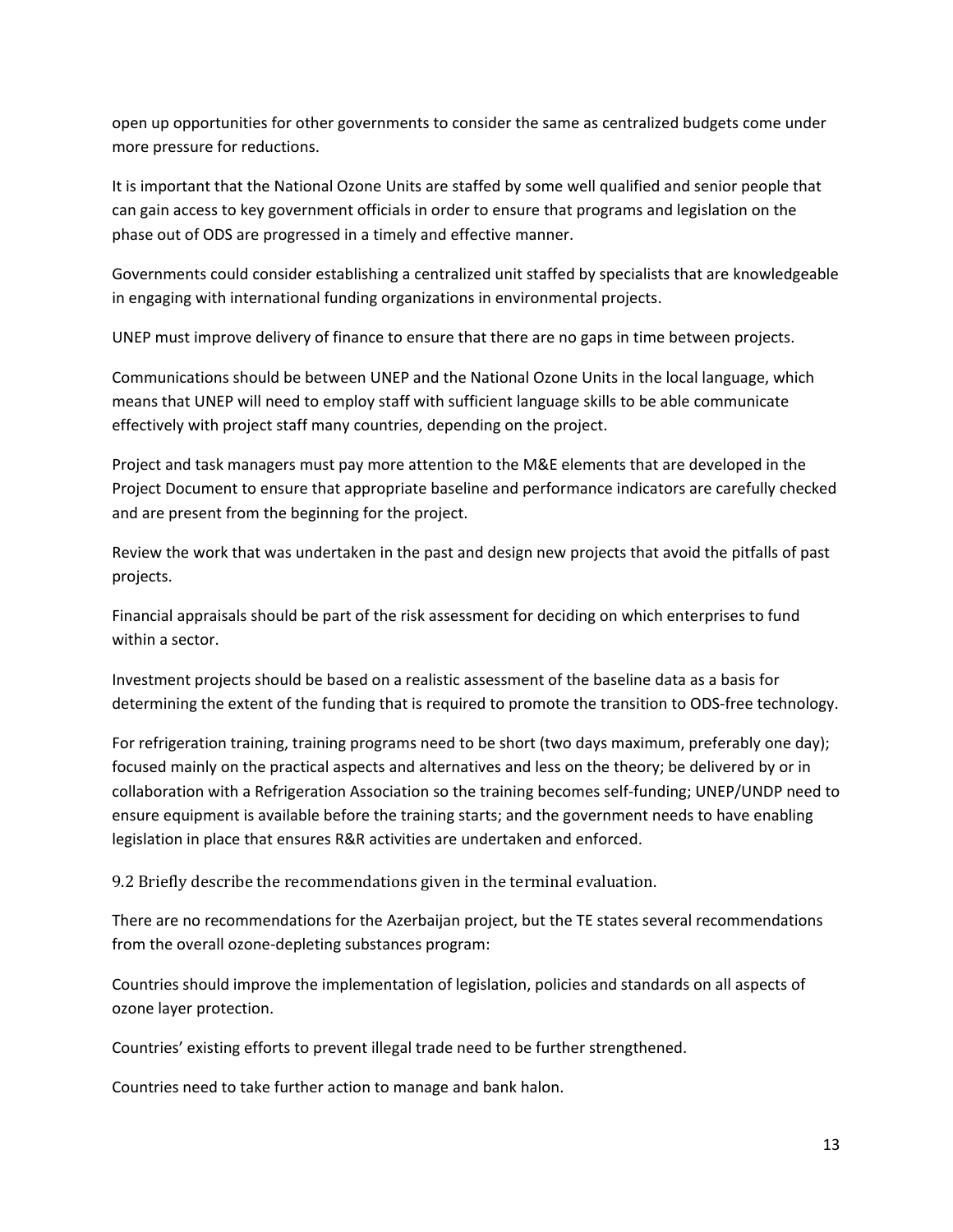UNEP/UNDP should consider further investment and capacity development to assist countries with economies in transition to address the remaining threats to the ozone layer.

UNEP/UNDP should learn from the positive private sector engagement in the reduction of Ozone Layer Depletion focal area and incorporate similar approaches into its efforts to engage the private sector in other focal areas.